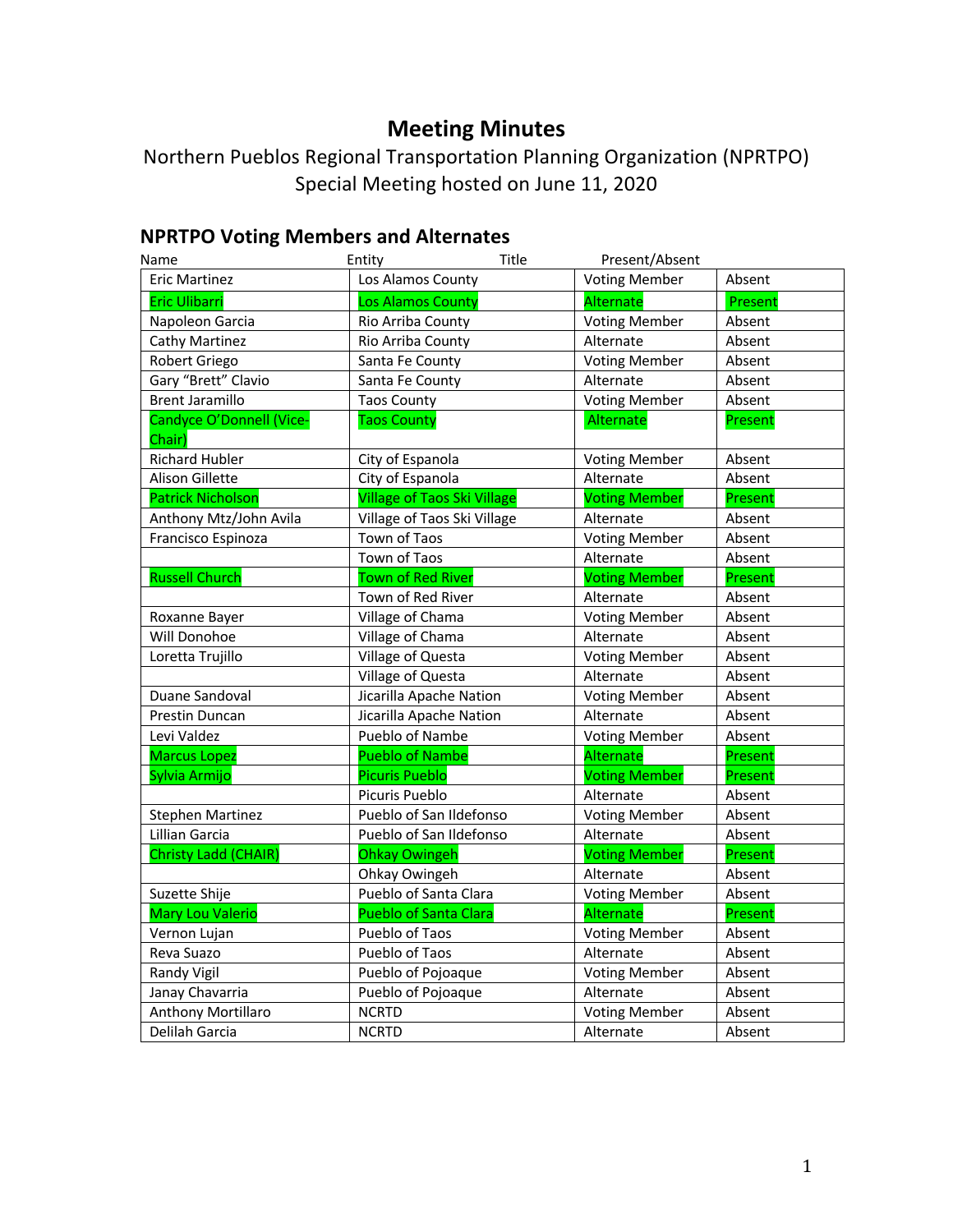## **NCNMEDD/NPRTPO Staff**

| Lesah Sedillo | NCNMEDD - Community Development Director |
|---------------|------------------------------------------|
| Steve Fischer | NCNMEDD-Transportation Planner           |

#### **NMDOT Staff**

| Joseph Moriarty | <b>NMDOT NPRTPO Planning Liaison</b>         |
|-----------------|----------------------------------------------|
| Javier Martinez | <b>NMDOT D-5 Assistant District Engineer</b> |
| James Mexia     | NMDOT D-5 Technical Support Engineer         |

#### **I. Call Meeting to Order**

The NPRTPO Meeting was called to order at 10:05 A.M. by the NPRTPO Chairwoman Christy Ladd, Ohkay Owingeh Pueblo.

#### **II. Pledge of Allegiance**

#### **III. Welcome and Introductions/Public Comments (5:50):**

#### **IV. Approval of the Agenda (6:00):**

Eric Ulibarri, Los Alamos County stated that he wasn't sure if he is a voting member. The previous voting member retired from his position and Eric Ulibarri; Los Alamos County had previously sat in the meetings. Eric Ulibarri, Los Alamos County had been submitted as an alternate and Lesah Sedillo stated that she would double check with Eric Martinez, Los Alamos County on the status that submittal. Awaiting that information, Eric Ulibarri, Los Alamos County will participate as a voting member.

Chairwoman Ladd called for a motion to approve the agenda as submitted. Mary Lou Valerio, Pueblo of Santa Clara, made a motion to approve the agenda. Patrick Nicholson, Village of Taos Ski Valley seconded the motion. Chairwoman Ladd, Ohkay Owingeh, called for a roll call vote. Steve Fischer conducted a roll call vote of the members in attendance.

|  | <b>Roll Call Vote:</b> |  |
|--|------------------------|--|
|  |                        |  |

| <b>Entity</b>            | <b>Voting Member</b>     | <b>Vote</b> |
|--------------------------|--------------------------|-------------|
| Ohkay Owingeh            | Chairwoman Christy       | Yes         |
|                          | Ladd                     |             |
| <b>Taos County</b>       | Vice-Chairwoman          | Yes         |
|                          | Candyce O'Donnell        |             |
| Village of Taos Ski      | <b>Patrick Nicholson</b> | Yes         |
| Valley                   |                          |             |
| Town of Red River        | <b>Russel Church</b>     | Yes         |
| <b>Pueblo of Nambe</b>   | Marcus Lopez             | Yes         |
| <b>Pueblo of Picuris</b> | Sylvia Armijo            | Yes         |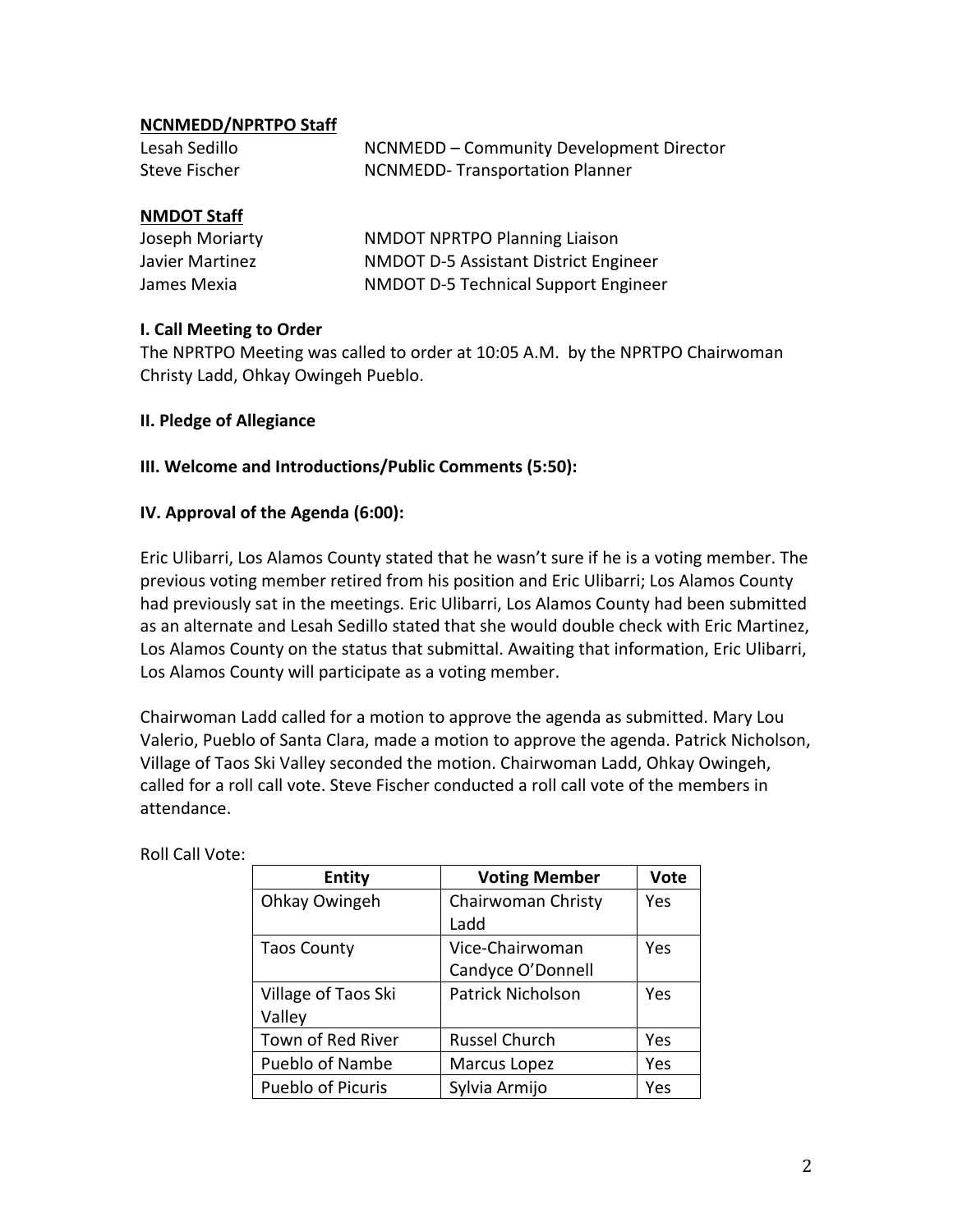| Los Alamos County     | Eric Ulibarri    | l Yes |
|-----------------------|------------------|-------|
| Pueblo of Santa Clara | Mary Lou Valerio | l Yes |

# **V. Approval of the Minutes (12:04):** March 4, 2020 Los Alamos County

Chairwoman Ladd, Ohkay Owingeh recommended changes to the meeting minutes on page three to change language from "they did pass HB 207" to "Legislature passed HB 207". And on page four, first paragraph, from "we did include in the packet"… to the organization name. Vice Chairwoman O'Donnell, Taos County had no comments.

Chairwoman Ladd, Ohkay Owingeh called for a motion to approve the minutes as amended. Mary Lou Valerio, Pueblo of Santa Clara makes the motion. Eric Ulibarri, Los Alamos County seconded the motion. Chairwoman Ladd, Ohkay Owingeh, called for a roll call vote. Steve Fischer conducted a roll call vote and all voting members voted in the affirmative.

| <b>Entity</b>            | <b>Voting Member</b> | Vote |
|--------------------------|----------------------|------|
| Ohkay Owingeh            | Chairwoman Christy   | Yes  |
|                          | Ladd                 |      |
| <b>Taos County</b>       | Vice-Chairwoman      | Yes  |
|                          | Candyce O'Donnell    |      |
| Village of Taos Ski      | Patrick Nicholson    | Yes  |
| Valley                   |                      |      |
| Town of Red River        | <b>Russel Church</b> | Yes  |
| Pueblo of Nambe          | Marcus Lopez         | Yes  |
| <b>Pueblo of Picuris</b> | Sylvia Armijo        | Yes  |
| Los Alamos County        | Eric Ulibarri        | Yes  |
| Pueblo of Santa Clara    | Mary Lou Valerio     | Yes  |

Roll Call Vote:

## **VI. Action/Discussion (15:40)-** NPRTPO Open Meetings Act Resolution No. 2020-01

Chairwoman Ladd, Ohkay Owingeh asked the members if they had any comments. The resolution allows the NPRTPO Members to meet by teleconference during certain emergency situations. Vice Chairwoman O'Donnell, Taos County thanked Lesah Sedillo for providing this important amendment.

Chairwoman Ladd, Ohkay Owingeh called for a motion to approve Open Meetings Act Resolution No. 2020-01. Patrick Nicholson, Village of Taos Ski Valley made a motion to approve Open Meetings Act Resolution No. 2020-01. Vice Chairwoman Candyce O'Donnell, Taos County seconds the motion. Chairwoman Ladd, Ohkay Owingeh, called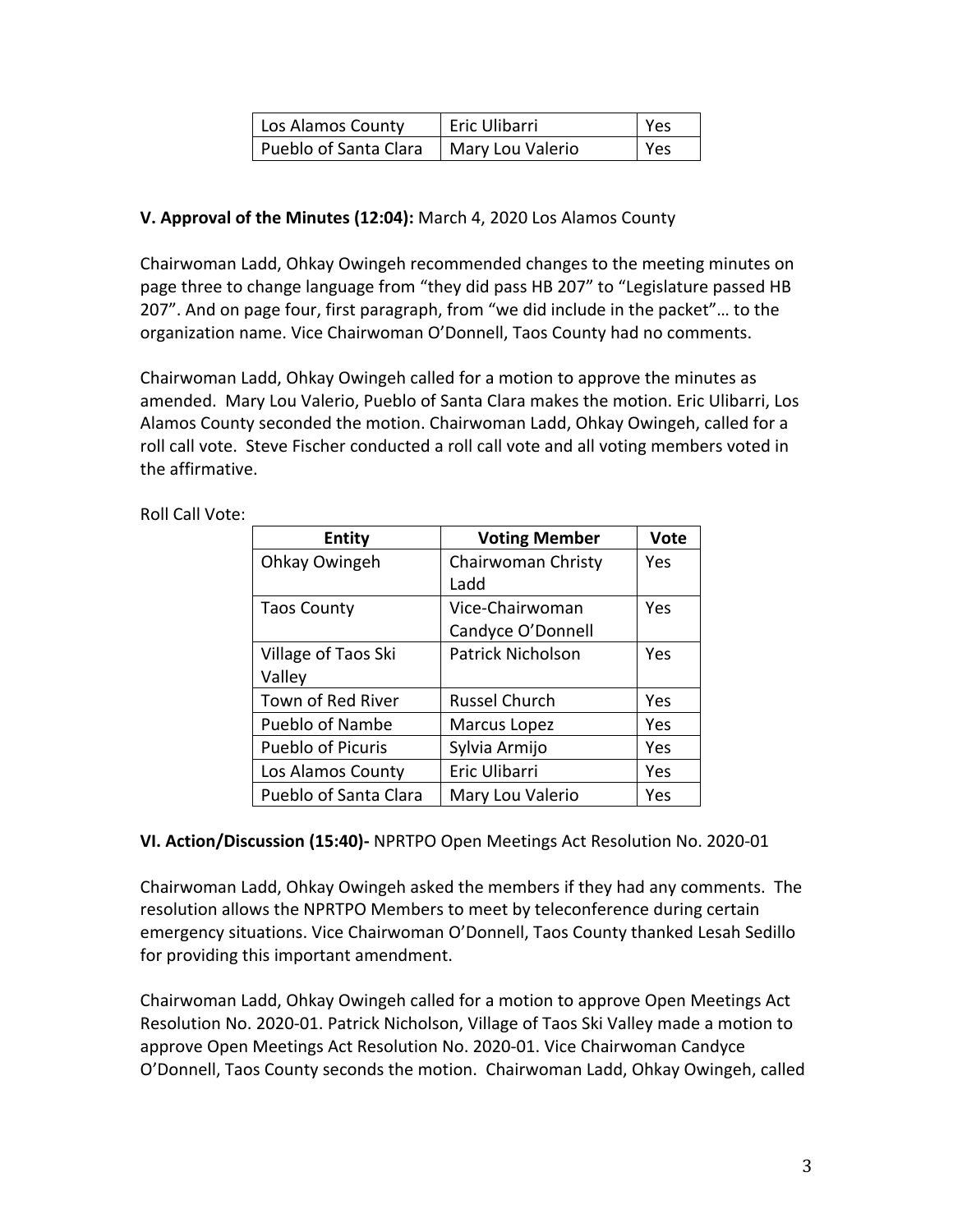for a roll call vote. Steve Fischer conducted a roll call vote and all voting members voted in the affirmative.

## Roll Call Vote:

| <b>Entity</b>            | <b>Voting Member</b> | Vote |
|--------------------------|----------------------|------|
| Ohkay Owingeh            | Chairwoman Christy   | Yes  |
|                          | Ladd                 |      |
| <b>Taos County</b>       | Vice-Chairwoman      | Yes  |
|                          | Candyce O'Donnell    |      |
| Village of Taos Ski      | Patrick Nicholson    | Yes  |
| Valley                   |                      |      |
| Town of Red River        | <b>Russel Church</b> | Yes  |
| Pueblo of Nambe          | Marcus Lopez         | Yes  |
| <b>Pueblo of Picuris</b> | Sylvia Armijo        | Yes  |
| Los Alamos County        | Eric Ulibarri        | Yes  |
| Pueblo of Santa Clara    | Mary Lou Valerio     | Yes  |

# **VII. Action/Discussion (19:00)-** NPRTPO By Laws

Chair Ladd directs the meeting's attention to page 4 section D to review the language adopted into the by-laws. Chairwomen Ladd called for a motion to approve the By Laws. Patrick Nicholson, Village of Taos Ski Valley, makes a motion to approve the By Laws. Sylvia Armijo, Pueblo of Picuris, seconds the motion. Chairwoman Ladd, Ohkay Owingeh, called for a roll call vote. Steve Fischer conducted a roll call vote and all voting members voted in the affirmative.

## Roll Call Vote:

| <b>Entity</b>            | <b>Voting Member</b>     | Vote |
|--------------------------|--------------------------|------|
| Ohkay Owingeh            | Chairwoman Christy       | Yes  |
|                          | Ladd                     |      |
| <b>Taos County</b>       | Vice-Chairwoman          | Yes  |
|                          | Candyce O'Donnell        |      |
| Village of Taos Ski      | <b>Patrick Nicholson</b> | Yes  |
| Valley                   |                          |      |
| Town of Red River        | <b>Russel Church</b>     | Yes  |
| <b>Pueblo of Nambe</b>   | Marcus Lopez             | Yes  |
| <b>Pueblo of Picuris</b> | Sylvia Armijo            | Yes  |
| Los Alamos County        | Eric Ulibarri            | Yes  |
| Pueblo of Santa Clara    | Mary Lou Valerio         | Yes  |

**VIII. Action/Discussion (21:30)-** NPRTPO RTP Update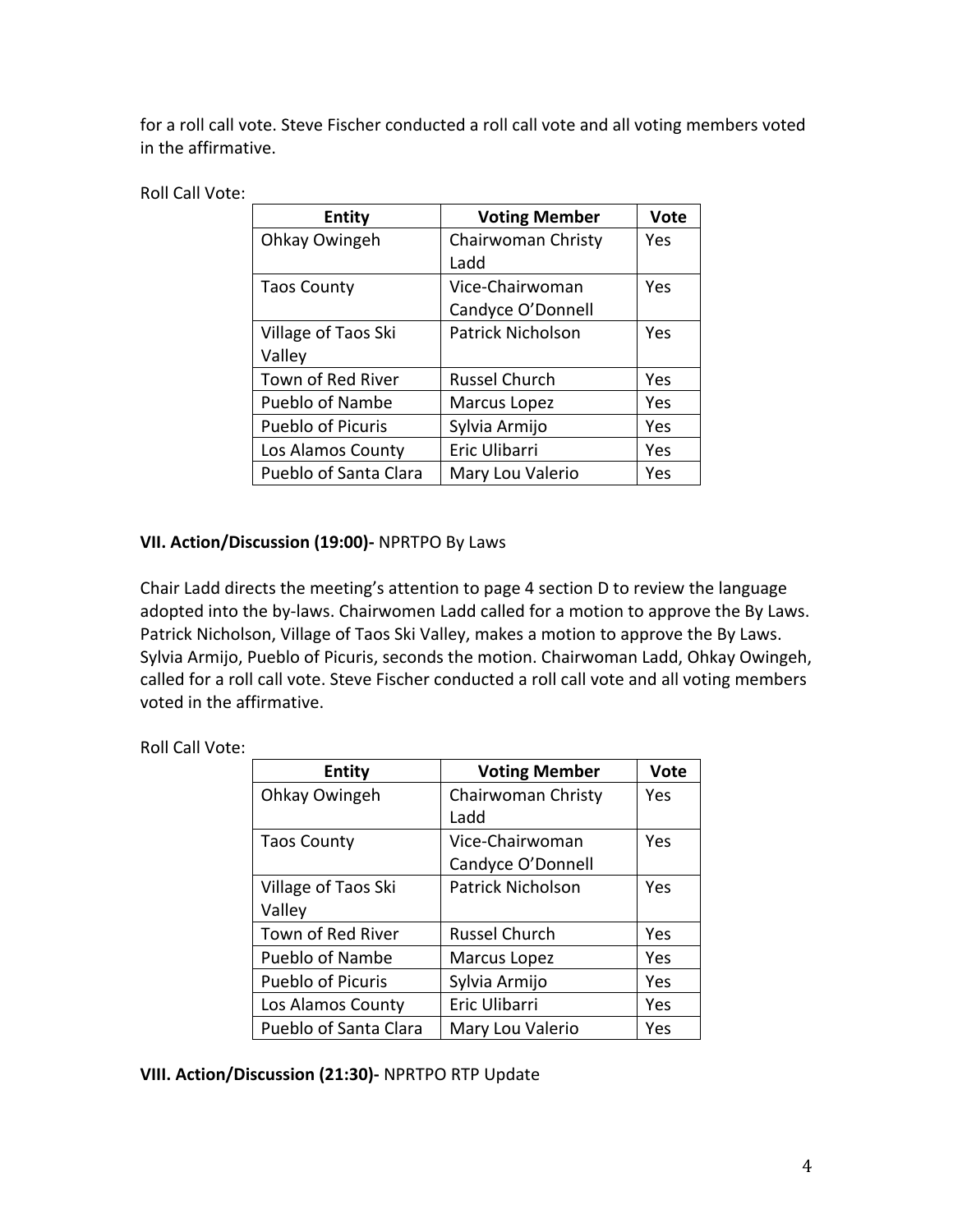Transportation Planner Steve Fischer presents the RTP timeline going through the objectives of the months of May, June, July and through the tentative submittal date of January 21<sup>st</sup>. Steve discussed the effort to coordinate with the CEDS and other regional, and state, planning efforts as well as conduct public outreach efforts with the CEDS roadshow happening between September and October. Clarity was given to the members that the voting will take place on the Timeline and that the outline and data updates will be discussion.

Voting on the Timeline will be made with the knowledge that it is a living document subject to change with the availability of new knowledge and/or health protocols. Steve told the members that although the full document being presented (the timeline, outline and data source updates) was not provided to the members prior to the meeting (though the RTP Timeline was), the information will be sent out to the members as well as posted on the RTPO website.

Chair Ladd asked for a summary of the RTP timeline before a vote is cast on whether to approve it. Steve Fischer gives a summary of the timeline.

Chairwomen Ladd called the motion to approve the initial draft of the RTP timeline as a working document. Marcus Lopez, Pueblo of Nambe, moves to approve the RTP Timeline. Patrick Nicholson, Village of Taos Ski Valley, seconds the motion. Chairwoman Ladd, Ohkay Owingeh, called for a roll call vote. Steve Fischer conducted a roll call vote and all voting members voted in the affirmative.

| <b>Voting Member</b>     | <b>Vote</b> |
|--------------------------|-------------|
| Chairwoman Christy       | Yes         |
| Ladd                     |             |
| Vice-Chairwoman          | Yes         |
| Candyce O'Donnell        |             |
| <b>Patrick Nicholson</b> | Yes         |
|                          |             |
| <b>Russel Church</b>     | Yes         |
| Marcus Lopez             | Yes         |
| Sylvia Armijo            | Yes         |
| Eric Ulibarri            | Yes         |
| Mary Lou Valerio         | Yes         |
|                          |             |

Roll Call Vote:

**IX. Action/Discussion (41:10)-** NPRTPO Regional Work Program FFY 21-22 (NPRTPO Planner)

Lesah Sedillo covered the discussion of the Regional Work Program. She let the members know that this is approved every two years that guide the tasks and processes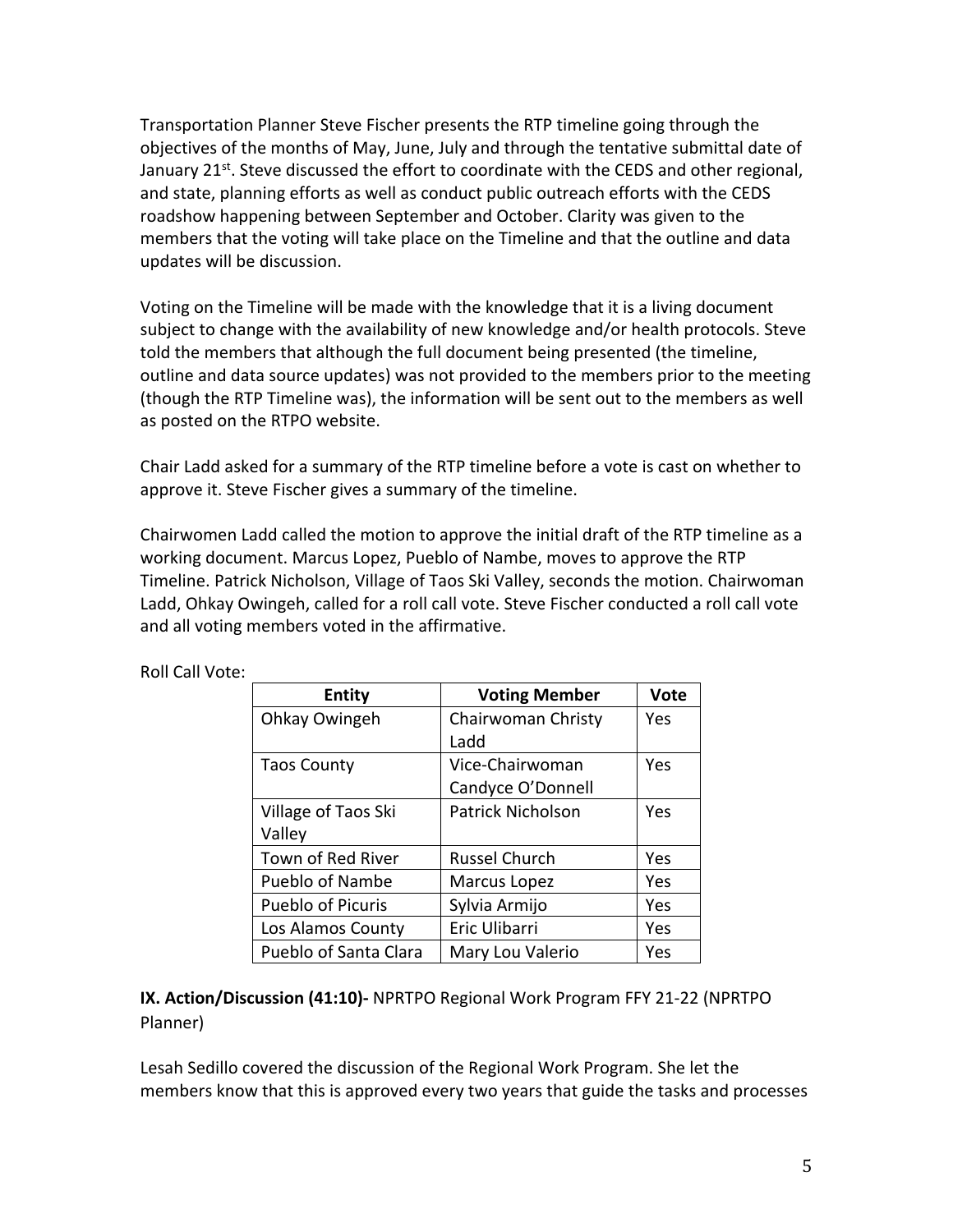taken on by the RTPO staff and planners. She stated that function 1 guides the long range planning and that all of the functions outlined in the RWP, will be reported quarterly to the NMDOT. Lesah alerted the members to a new section in the RWP that wasn't there in previous years that involves inserting a section into the RTIPR which keeps it up to date and that there is a process that is followed.

Lesah mentioned that having an annual review of projects was discussed in the previous meeting, on the RTIPR and state list, so that old projects that are no longer a priority, aren't sitting in the list. This review would also revisit the rating and ranking process to ensure that projects are prioritized based on the most updated federal, state and local priorities. Lesah mentioned that ZIPR meetings will be coordinated with state DOT and other districts where all of the RTIPR items are compiled with other regions and ranked in a state-wide list. She mentioned that the region was very active in the previous ZIPR list. She continued through the various other functions before directing the attention towards the FFY 20-22 budget that the organization will adhere too. This contains various categories that we will be billing too including personnel, insurance, travel and more.

Chair Ladd is happy about the more active role in the RTIPR. Chair Ladd asked the members if there were any comments. Vice Chair asked if there could be a donation category to get food for in-person meetings. Lesah stated that these are federal funds which means that adherence to these planning dollars is strict and cannot be spent on food. Vice chair asks if we can a donation fund. Lesah said that donation and federal funding dollars cannot be co-mingled under the current work program.

Chair Ladd calls for a motion to approve the RWP. Marcus Lopez, Pueblo of Nambe, makes the motion to approve the RWP. Mary Lou Valerio seconds the motion. Chairwoman Ladd, Ohkay Owingeh, called for a roll call vote. Steve Fischer conducted a roll call vote and all voting members voted in the affirmative.

| <b>Entity</b>            | <b>Voting Member</b>     | <b>Vote</b> |
|--------------------------|--------------------------|-------------|
| Ohkay Owingeh            | Chairwoman Christy       | Yes         |
|                          | Ladd                     |             |
| <b>Taos County</b>       | Vice-Chairwoman          | Yes         |
|                          | Candyce O'Donnell        |             |
| Village of Taos Ski      | <b>Patrick Nicholson</b> | Yes         |
| Valley                   |                          |             |
| Town of Red River        | <b>Russel Church</b>     | Yes         |
| Pueblo of Nambe          | Marcus Lopez             | Yes         |
| <b>Pueblo of Picuris</b> | Sylvia Armijo            | Yes         |
| Los Alamos County        | Eric Ulibarri            | Yes         |
| Pueblo of Santa Clara    | Mary Lou Valerio         | Yes         |

Roll Call Vote: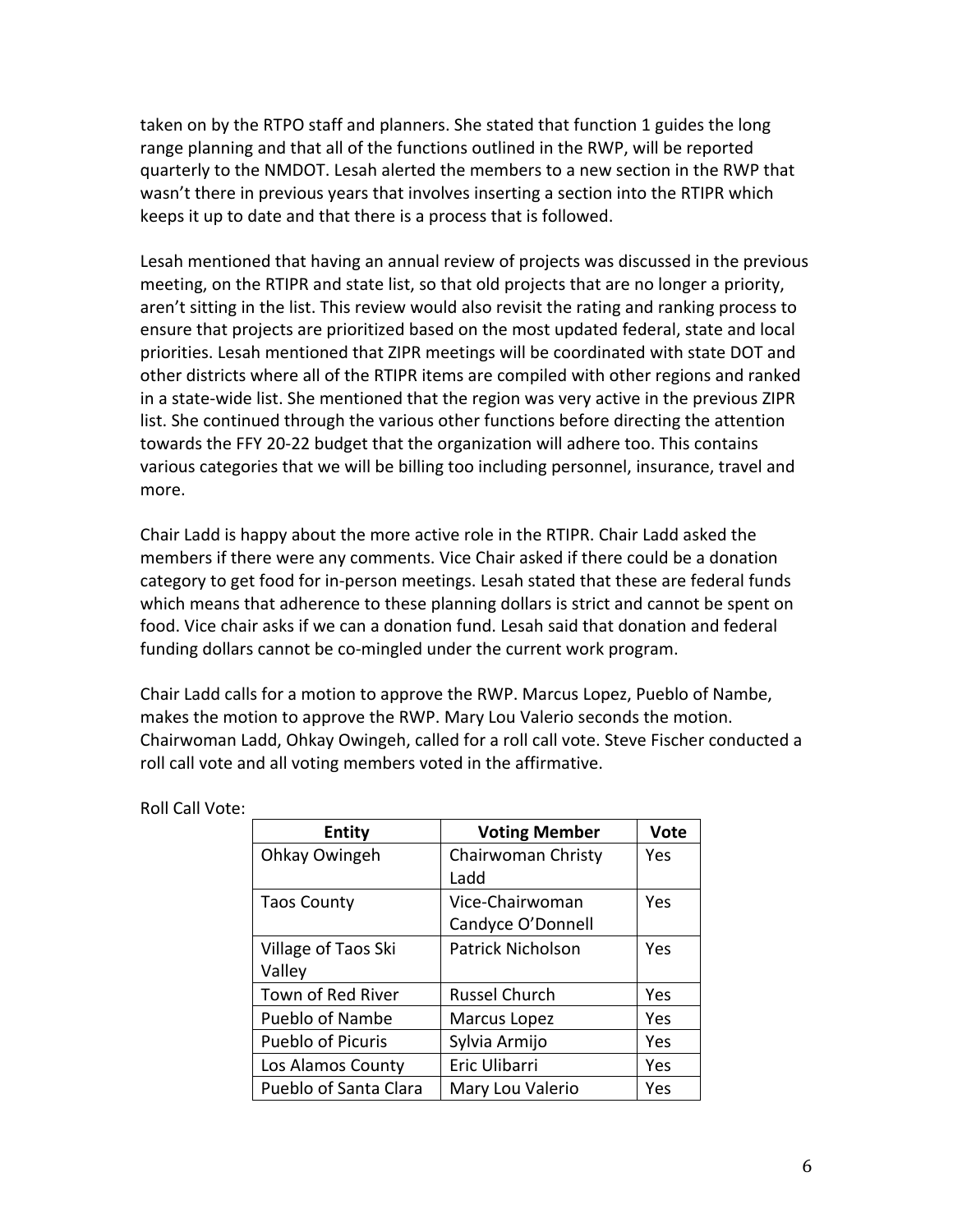## **X. Discussion (1:04:23)-** RTIPR Process

Lesah gives an overview of the '17 RTIPR for reference and that the projects will be removed and stricter compliance measures will be implemented. If projects from this list is still something that the entity wishes to pursue, a new PFF must be filled out and submitted. This was presented to give entities the opportunity to see if the project is still something they want to pursue and submit a new PFF.

Chair Ladd asked if PFFs submitted earlier in 2020 will have to be re-submitted and Lesah confirmed that they would not be. Lesah gave an overview of the projects that had been submitted in 2020 but had not been signed.

Joseph Moriarty spoke about the recreational division remaining under the NMDOT. A call for projects will begin in the fall of 2021. He passes it on to Javier to speak on the process of getting unsigned PFFs signed. He said that discussions with Lesah took place about having a quarterly meeting to discuss these PFFs between the RTPO planners, NMDOT and district staff. He reiterates that filled out PFFs does not mean the project is funded. Chair Ladd asks when is the quarterly meeting and Javier said that they will coordinate with Lesah to set those up. Javier stated that a quarterly meeting will prevent a backlog of PFFs to review and that this is the new process. Vice Chair O'Donnel asked Joseph if the Regional Trail Program call for projects includes TAP as well. Joseph said yes, to his understanding. Vice Chair also asked if there is a deadline to submit a PFF for entities that haven't. Javier stated that PFFs can be submitted for the next legislative session.

Lesah suggests that we continue to accept PFFs to bring up for discussion in the quarterly meeting and then the following RTPO we'll present the RTIPR with those projects and possibly in February to do the Rating and Ranking to have the projects ready for the ZIPER in March. Vice chair asked Lesah about the 2019 projects that were funded and if we had begun work and if those projects are intact. Chair Ladd said that she spoke to the governor and that Lesah sent out a document providing details on projects that will get cut. Some cut and swap scenarios with the local transportation funds, originally 250 million appropriated in 2019 will go to 75 million.

Lesah walks the members through the changes made on the website as requested in the last meeting. The NPRTPO website is sectioned into federal, state, and tap eligible projects and all of the coordinated documentation needed for those projects.

#### **XI. Discussion-** NMDOT Updates

a) DOT- Joe talked about the RTP staying with the DOT and possibly be a call for projects fall of 2021. NMDOT planning division did a reorganization into various sections (data, multimodal, planning) though he will remain our liaison. Our budget is still matched at 80% federal and 20% state. He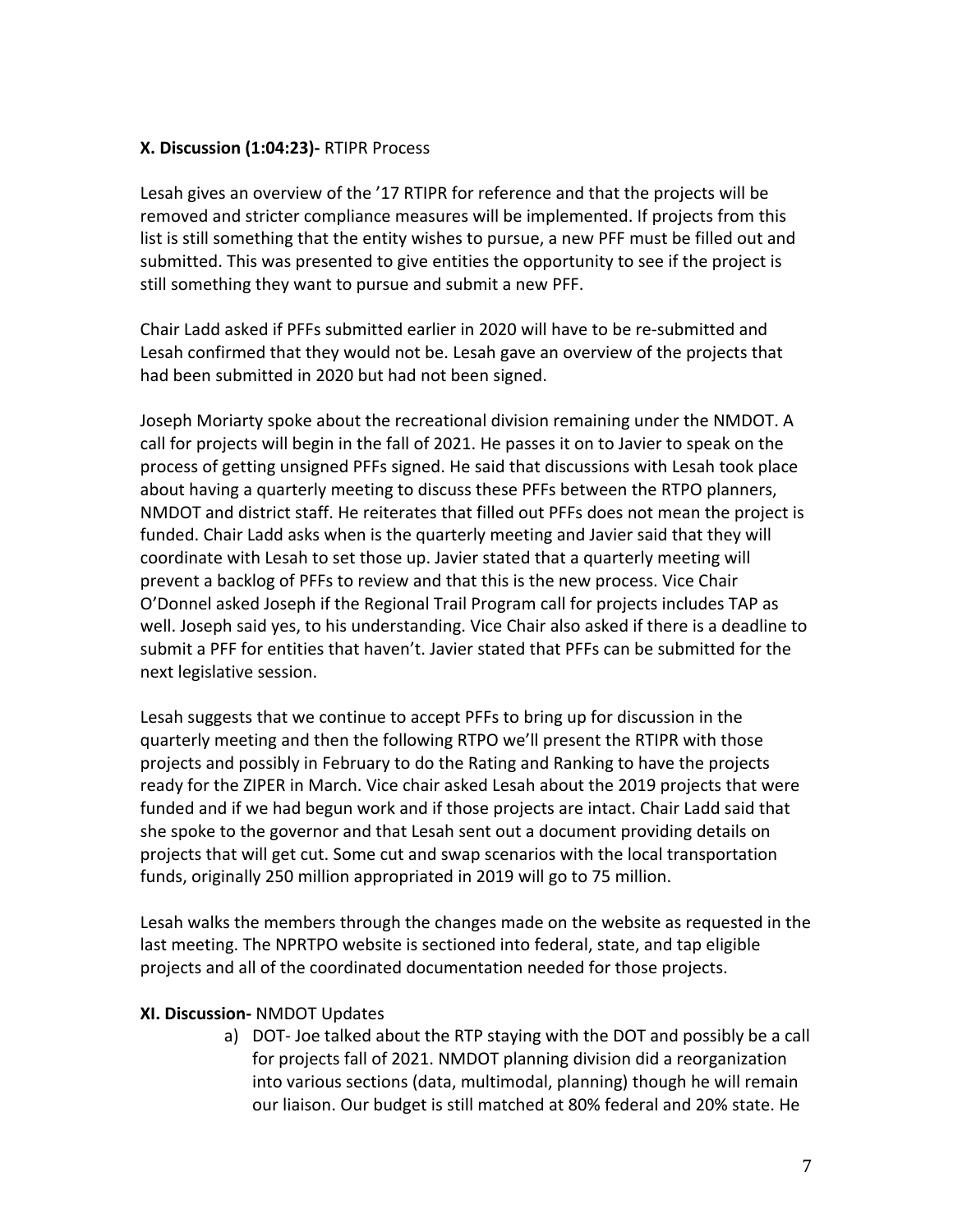thanks Lesah and Steve for the good work on the RWP and the QAR despite the COVID lockdown. He mentioned that stakeholder workshops for the statewide long-range plan will be hosted virtually during either the weeks of July  $13<sup>th</sup>$  or the  $20<sup>th</sup>$ . He will send out an invitation when more information becomes available. Both the Chairwoman and Vice-Chairwoman thank Joe for all of his help and assistance as DOT liaison.

- b) District 5- Javier mentioned having quarterly meetings to review all PFFs and will report to local governments following the meetings. This will prevent a large backlog and old items remaining on the lists. He would like to possibly conduct a workshop later on.
- c) Tribal Liaison- Mr. Ron Shutiva stated via email that he will not be in attendance. Chair Ladd stated that she is still a member of the LTAP advisory board and that she is still coordinating with them to bring more training to the members. She mentioned that she will explore the possibility of online trainings as well.

**XII.** Member Input on Training and Presentation for NPRTPO There were no requests for any additional trainings or presentations.

**XIII.** NPRTPO Planner Updates

# **NPRTPO Planner Report by Steve Fischer Prepared for Special Meeting on June 11, 2020**

\*Reach out to Steve Fischer, NCNMEDD Transportation Planner, at stevef@ncnmedd.com for any of the items listed in this report

## **Conferences, Trainings & Webinars**

- The 2020 National Transportation in Indian Country Conference Planning Committee offered guidance on the corona virus response in an update published May 1, 2020. Their corona virus update page: https://www.nticc.org/covid-19-updates
- The National Regional Transportation Conference 2020 is going virtual. The meeting originally scheduled in Kansas City in late July is now being hosted online by the National Association of Development Organization (NADO) research foundation. For more information on resources, RTPO models, and latest news regarding COVID please visit ruraltransportation.org.
- Open Meetings Act/Inspection of Public Records Act Training. Currently the NM Attorney General's Office has no scheduled trainings for 2020, due to COVID restrictions. When trainings are scheduled, they are announced on the NM AG's website: https://www.nmag.gov/ipra.aspx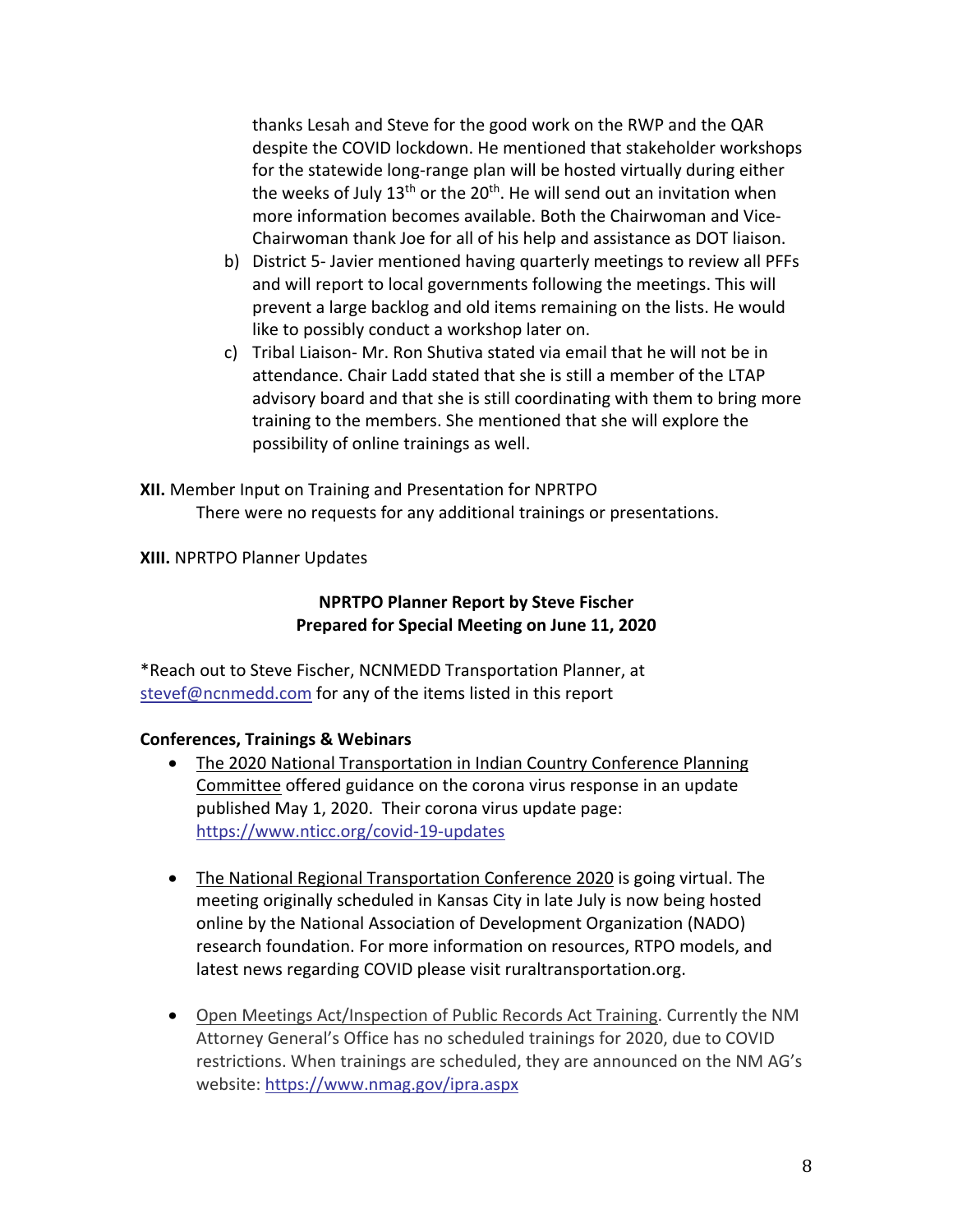- 10/14-10/16, Roswell: Save the date! American Planning Association-New Mexico Chapter (APA-NM) annual conference; keep an eye on the website for updates on the conference; http://apa-nm.org/conferences/2020-conference/
- $10/1$ -10/2, Farmington: 3<sup>rd</sup> Annual New Mexico Outdoor Economics Conference; more information, including registration, available here: https://outdooreconomicsnm.com/
- The National Transportation in Indian Country Conference is scheduled for August  $31^{st}$ - September  $3^{rd}$ . Registration is available online at www.nticc.org

# **Regional Data Information and Updates, Project Compliance Requirements and New Funding Opportunities**

- New Mexico Economic Development Department's updated county profiles offer information on county level industry and workforce data, total revenue generated (broken down by industry) and percent growth or decline in target industries. NMEDD County Level Reports: https://gonm.biz/siteselection/county-profiles/
- \*As a reminder, if you anticipate applying for a federally eligible project you must be in compliance with the following: T/LPA ADA & Title VI:
- Here is a brief review of the documents required from the LPAs:
	- o Local Public Agencies (LPAs) with fewer than 50 employees: (including part-time employees but not elected officials)
		- ADA Policy
		- To see a sample ADA policy, go to:
		- https://www.ada.gov/pcatoolkit/chap2toolkit.htm
		- Title VI Policy
		- To access NMDOT's Title VI Boilerplate, go to:
		- § http://dot.state.nm.us/content/dam/nmdot/OEOP/Title\_VI\_Boile rplate\_LGA.pdf
		- Letter certifying the LPA has fewer than 50 employees. This letter should include the names and positions of their current employees.
	- o Local Public Agencies (LPAs) with 50 or more employees:
		- Title VI Policy
		- To access NMDOT's Title VI Boilerplate, go to NMDOT's website.
		- ADA Transition Plan. The ADA Transition must include the following: